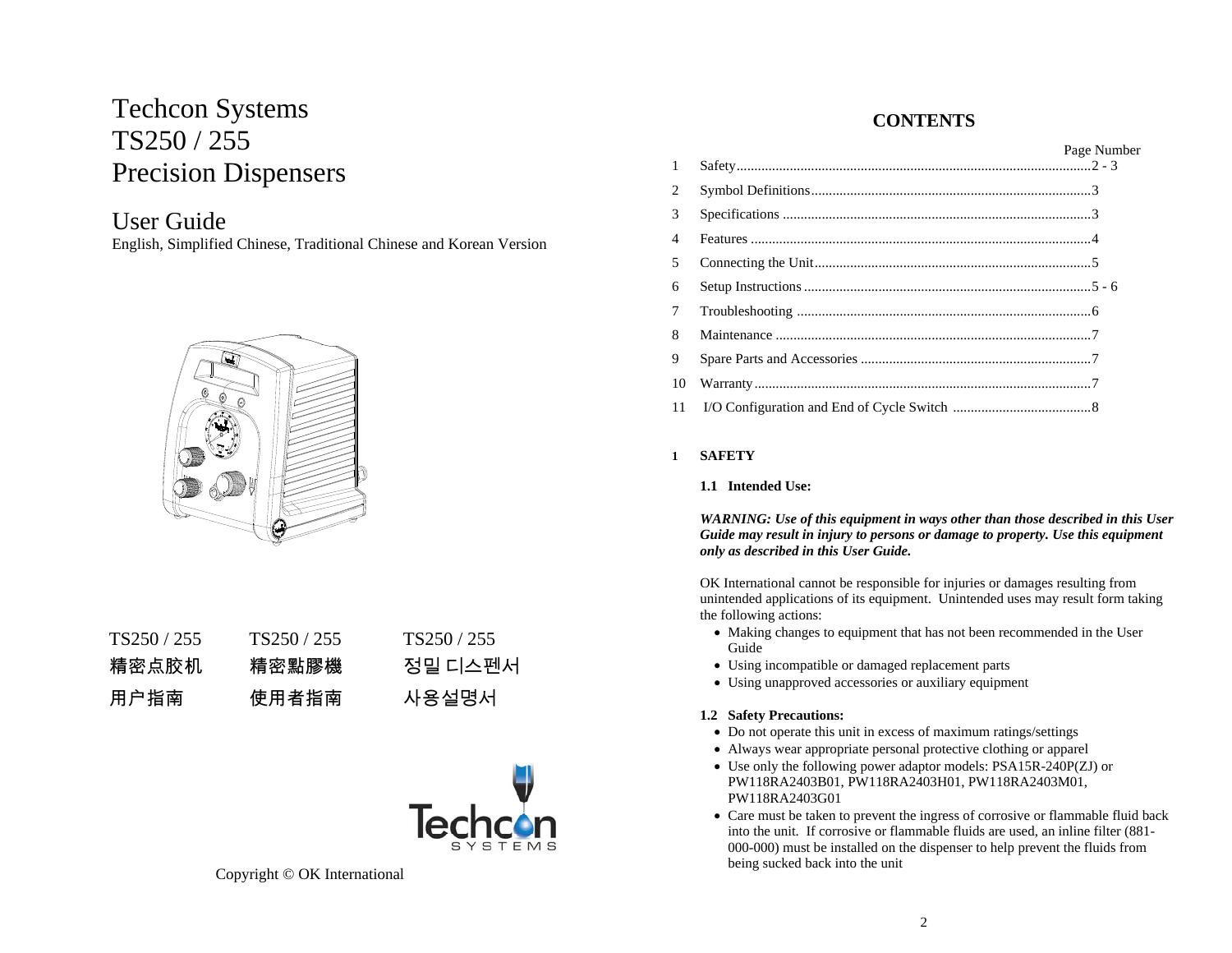- The fluid being dispensed may be toxic and/or hazardous. Refer to Material Safety Data Sheet for proper handling and safety precautions
- If a piston is not used with the barrel, an inline filter (881-000-000) must be installed on the receiver head to help prevent fluids from being sucked back into the unit. Also do not overfill the barrel and to lay the barrel on its side
- Do not smoke or use open flame when flammable materials are being dispensed
- This equipment is for indoor use only

#### **2 SYMBOL DEFINITIONS**

| <b>Symbol</b> | <b>Definition</b> |
|---------------|-------------------|
|               | Power On/Off      |
|               | Cycle Mode        |
|               | Timer             |
|               | Vacuum            |
|               | Pressure          |

#### **3SPECIFICATIONS**

| Size                           | $152$ mm X $165$ mm X $178$ mm                                                                                               |
|--------------------------------|------------------------------------------------------------------------------------------------------------------------------|
|                                | (6' X 6.5'' X 7'')                                                                                                           |
| Weight                         | $1.2 \text{ kg} (2.6 \text{ lbs})$                                                                                           |
| Input Voltage                  | <b>24 VDC</b>                                                                                                                |
| <b>Rated Power</b>             | 10W                                                                                                                          |
| Air Input                      | 100 psi (6.9 bar) Max.                                                                                                       |
| <b>Pollution Degree</b>        | H                                                                                                                            |
| <b>Installation Category</b>   | T                                                                                                                            |
| Indoor Use                     | Altitude up to 2,000m (6,562ft)                                                                                              |
| <b>Operating Temperature</b>   | 0°C to 50°C (32°F to 122°F)                                                                                                  |
| <b>Storage Temperature</b>     | $-10^{\circ}$ C to 60 $^{\circ}$ C (14 $^{\circ}$ F to 140 $^{\circ}$ F)                                                     |
| Max. Relative Humidity         | 80% for temperature up to 31°C (87.8°F) Decreasing<br>linearly to 50% relative humility at $40^{\circ}$ C (104 $^{\circ}$ F) |
| Air Output                     | $TS250 = 0-100$ psi (0-6.9 bar)<br>$TS255 = 0-15$ psi (0-1.03 bar)                                                           |
| Vacuum                         | 406mm (16") of Hg                                                                                                            |
| Timer                          | $0.020 - 60.000$ seconds                                                                                                     |
| Cycle Mode                     | Manual, Timed                                                                                                                |
| <b>Timing Repeat Tolerance</b> | $+/-$ 0.001%                                                                                                                 |
| <b>Cycle Rate</b>              | 600 cycles/min                                                                                                               |
| <b>LCD</b>                     | 16 X 2 display segments                                                                                                      |

#### **4 FEATURES**





**14**

**12**

| Items          | <b>Description</b>            |
|----------------|-------------------------------|
| 1              | <b>Power Button</b>           |
| $\overline{2}$ | Mode Button                   |
| 3              | Counter Reset Button          |
| 4              | Display                       |
| 5              | Air Pressure Gauge            |
| 6              | Air Pressure Regulator        |
| $\overline{7}$ | <b>Pulsed Air Outlet</b>      |
| 8              | Vacuum Control                |
| 9              | Time Control Knob             |
| 10             | Receiver head air hose holder |
| 11             | Foot Switch Receptacle        |
| 12             | Power Receptacle              |
| 13             | I/O Connection                |
| 14             | <b>Exhaust Port</b>           |
| 15             | Air Inlet                     |
| 16             | Cord Lock                     |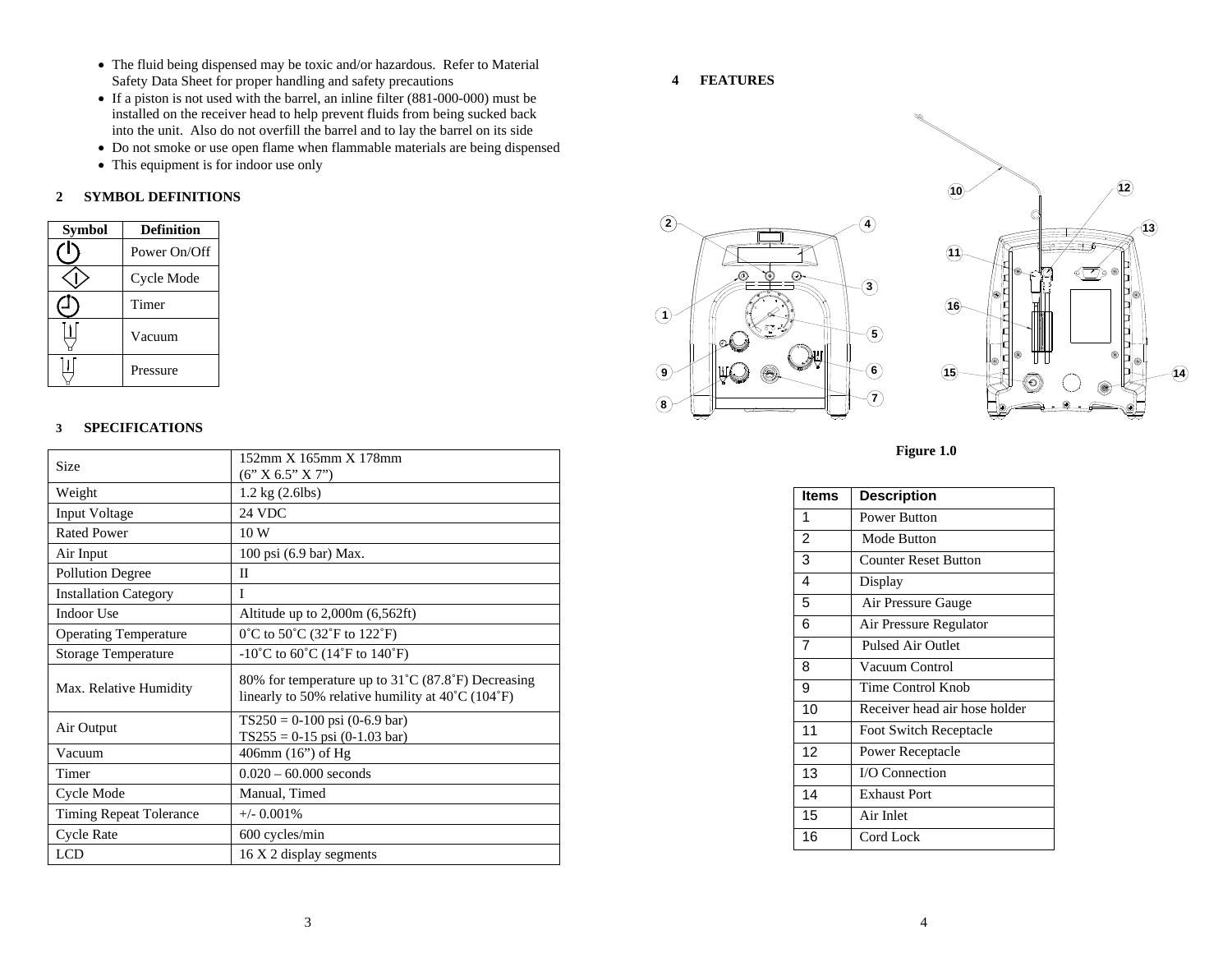#### **5CONNECTING THE UNIT**

*CAUTION: A 5-micron filter (TSD800-6), not included, must be installed with the unit to ensure proper air filtration.* 





| <b>Items</b> | <b>Description</b>        |
|--------------|---------------------------|
|              | To Air Source             |
| 2            | Air Filter (Not Included) |
| 3            | Power Adapter             |
|              | Foot Switch               |

#### **6SETUP INSTRUCTIONS**

Refer to Figure 1.0

#### **6.1 Manual Dispense Cycle Setting:**

- 1. Turn on the unit by pressing the Power button (1)
- 2. Press the Mode button (2) until "PURGE" appears on the Display
- 3. Turn up the air pressure by rotating the Air pressure regulator knob (6) until the desired pressure is indicated on the Air pressure gauge (5).
- 4. After filling the barrel or using pre-packaged Adhesives, attach syringe to receiver head assembly. Make certain that the syringe locks into place.
- 5. Connect the plug end of the receiver head assembly to one of the air dispense outlet (7)
- 6. If vacuum "suck back" is needed, rotate the Vacuum regulator (8) counter clockwise until the desired vacuum pressure is obtained
- 7. Press and hold the Footswitch to activate dispensed cycle. (The Manual Mode is now activated)

#### **6.2 Automatic Dispense Cycle Setting**

- 1. Push the Mode button (2) to select "TIMED" mode
- 2. Rotate the Time control knob (9) to set desired dispense time
- 3. Repeat step 3 to 6 in Section 6.1
- 4. Depress Foot switch to activate timed dispensed cycle

#### **6.3 Cycle Counter**

The cycle counter records the numbers of dispense cycle being activated. Up to 65,535 cycles can be recorded. This number is shown at the lower right hand corner of the LCD. Press the Counter Reset button (3) to clear the counter.

#### **7TROUBLESHOOTING**

| <b>PROBLEM</b>  | <b>POSSIBLE CAUSE</b>            | <b>CORRECTION</b>         |
|-----------------|----------------------------------|---------------------------|
| LCD does not    | • No power input                 | • Check power cord        |
| light           |                                  | connections               |
|                 |                                  | • Turn on power           |
| System will not | • Foot switch not                | • Check foot switch       |
| actuate         | plugged in or                    | connection                |
|                 | improperly plugged in            |                           |
|                 | • Defective foot switch          | • Foot switch needs to be |
|                 | • Broken wire or loose           | repaired or replaced      |
|                 | connection inside unit           | • Unplug power cord and   |
|                 |                                  | disconnect air supply.    |
|                 |                                  | Remove cover and check    |
|                 | • Defective solenoid             | for broken wires or loose |
|                 | • Defective PC board             | connections               |
|                 |                                  | • Replace solenoid        |
|                 |                                  | • Replace PC board        |
| System will not | · Insufficient air               | • Increase air supply     |
| pressurize      | pressure                         | pressure                  |
|                 | • Air hoses not plugged          | • Check connection        |
|                 | in                               |                           |
|                 | • Regulator defective            | • Replace regulator       |
| System will not | • Vacuum setting is too          | • Increase vacuum setting |
| pull vacuum     | low                              | · Replace solenoid valve  |
|                 | • Defective solenoid             | • Replace venture         |
|                 | • Defective vacuum               |                           |
|                 | venturi                          | • Replace needle valve    |
|                 | • Defective vacuum               |                           |
| Inconsistent    | needle valve<br>• Air bubbles in | • Reduce vacuum setting   |
| dispensing      | Adhesives                        |                           |
|                 | • Dispense time is too           | • Increase dispensing tim |
|                 | low                              |                           |
|                 | · Dispense needle                | • Replace needle          |
|                 | started to clog                  |                           |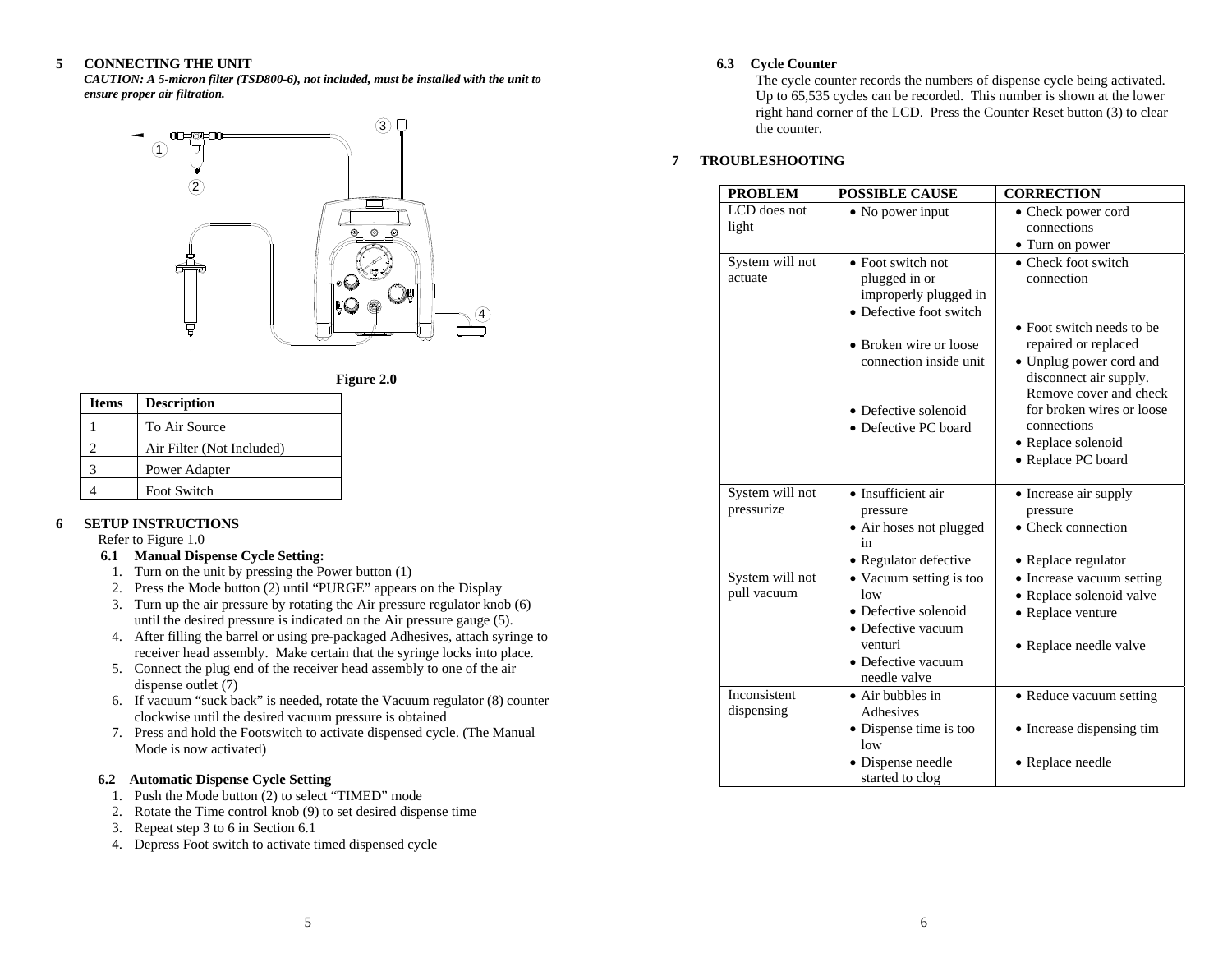#### **8MAINTENANCE**

The dispenser is designed and built to be relatively maintenance free. To assure trouble free operation, the following recommendations should be followed:

- 1. Make certain air supply is clean and dry.
- 2. Avoid turning barrels upside down or laying barrel so that material may run through air line to internal components.
- 3. Avoid connecting the unit to excessive moisture or solvent saturation.
- 4. Avoid connecting air supply exceeding 100 psi (6.9 bar)
- 5. Use only Amyl Alcohol to clean outside surface of the main housing.
- 6. Use only soft cloth to clean the LCD.

#### **9SPARE PARTS AND ACCESSORIES**

For TS3xx/2xx spare parts and accessories information, please visit the TS3xx/2xx User Guide webpage at *http://www.techconsystems.com*

#### **10 LIMITED WARRANTY**

OK International warrants this product to the original purchaser for a period of one (1) year from date of purchase to be free from material and workmanship defects but not normal wear-and-tear, abuse and faulty installation. Defective product or subassembly and components under warranty will be repaired or replaced (at OK International's option) free of charge. Customer with defective product under warranty must contact the nearest OK International office or distributor to secure a return authorization prior to shipping the product to the assigned OK International authorized service center. For nearest OK International office or distributor contact information, please visit www.techconsystems.com. OK International reserves the right to make engineering product changes without notice.

#### **11 I/O Configuration and End of Cycle Switch**

During a dispense cycle, an open collector circuit closes and remains closed while the valve is dispensing. Pin 3 and 4 can be as feedback signal to synchronize with other devices. Power from an external source is allowed to pass through the circuit to operate a 5 to 24 VDC load. Power consumption must not exceed 250 mA. The load could be a relay, solenoid, counter, LED, or any device that will operate within a 5 to 24 VDC range and a maximum of 250 mA.

#### **Note:**

 **During the dispense cycle, pin 3 will be grounded. Please make sure the external device (your machine that controls the dispenser/controller) has the same ground as the TS250/255 controller.** 



Pin 7, 8, and  $9 =$  Available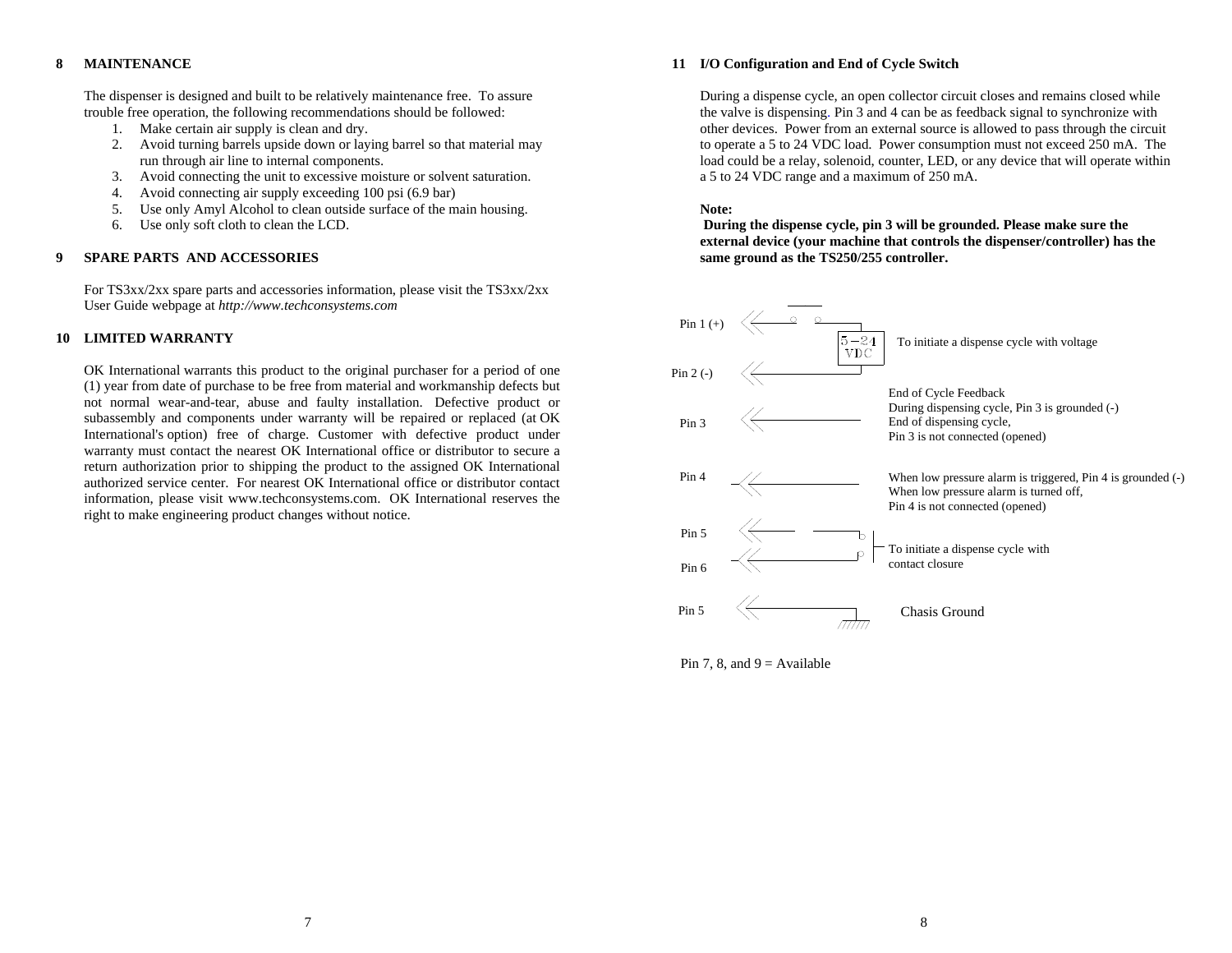## 目录

|                | 页码 |
|----------------|----|
| $\mathbf{1}$   |    |
| $\overline{2}$ |    |
| 3              |    |
| $\overline{4}$ |    |
| 5              |    |
| 6              |    |
| $\overline{7}$ |    |
| 8              |    |
| $\mathbf Q$    |    |
| 10             |    |
|                |    |

### 1 安全信息

1.1 用途:

## 警告:除"用户指南"中介绍的使用方法之外,以其它任何方式使用此设备均可 能会造成人身伤害或财产受损。请务必按照"用户指南"中的方法使用此设备。

OK International 对因设备的非规定应用所造成的人身伤害或财产受损概不负

- 责。以下行为可能导致非规定应用:
	- 更换为"用户指南"中并未推荐的设备
	- 使用不兼容或已损坏的更换件
	- 使用未经验证的附件或辅助设备

#### 1.2 安全注意事项:

• 操作此设备时切勿超过最大额定功率/设置

- 务必穿上适当的个人防护衣
- 仅可使用以下电源适配器型号:PSA15R-240P(ZJ) 或 PW118RA2403B01、PW118RA2403H01、PW118RA2403M01、PW118RA2403G01
- 务必小心防止入口处的腐蚀性或易燃液体回流入设备。如果使用腐蚀性或易燃液体,则在点胶机上必须要安装进气管过滤器 (881-000-000),防止 液体倒吸入设备
- 点胶液可能是有毒和/或危险物质。请仔细阅读用"材料安全数据表"和安全注意事项
- 如果活塞没有配合针筒使用,则在接收器磁头上必须要安装进气管过滤器 (881-000-000),防止液体倒吸入设备。切勿将该针筒装得太满并且要以其 侧面放置
- ● 使用易燃液料点胶时,切勿吸烟或使用明火
- 该设备仅可在室内使用

#### 2 符号定义

| 符号 | 定义   |
|----|------|
|    | 电源开关 |
|    | 循环模式 |
|    | 计时器  |
|    | 真空装置 |
|    | 压力装置 |

#### 3规格说明

| 尺寸   | 152mm X 165mm X 178mm<br>(6" X 6.5" X 7") |
|------|-------------------------------------------|
| 重量   | $1.2 \text{ kg} (2.6 \text{ lbs})$        |
| 输入电压 | 24 VDC                                    |
| 额定功率 | 10W                                       |
| 进气量  | 最大 100 psi (6.9 巴)                        |
| 污染程度 | Н                                         |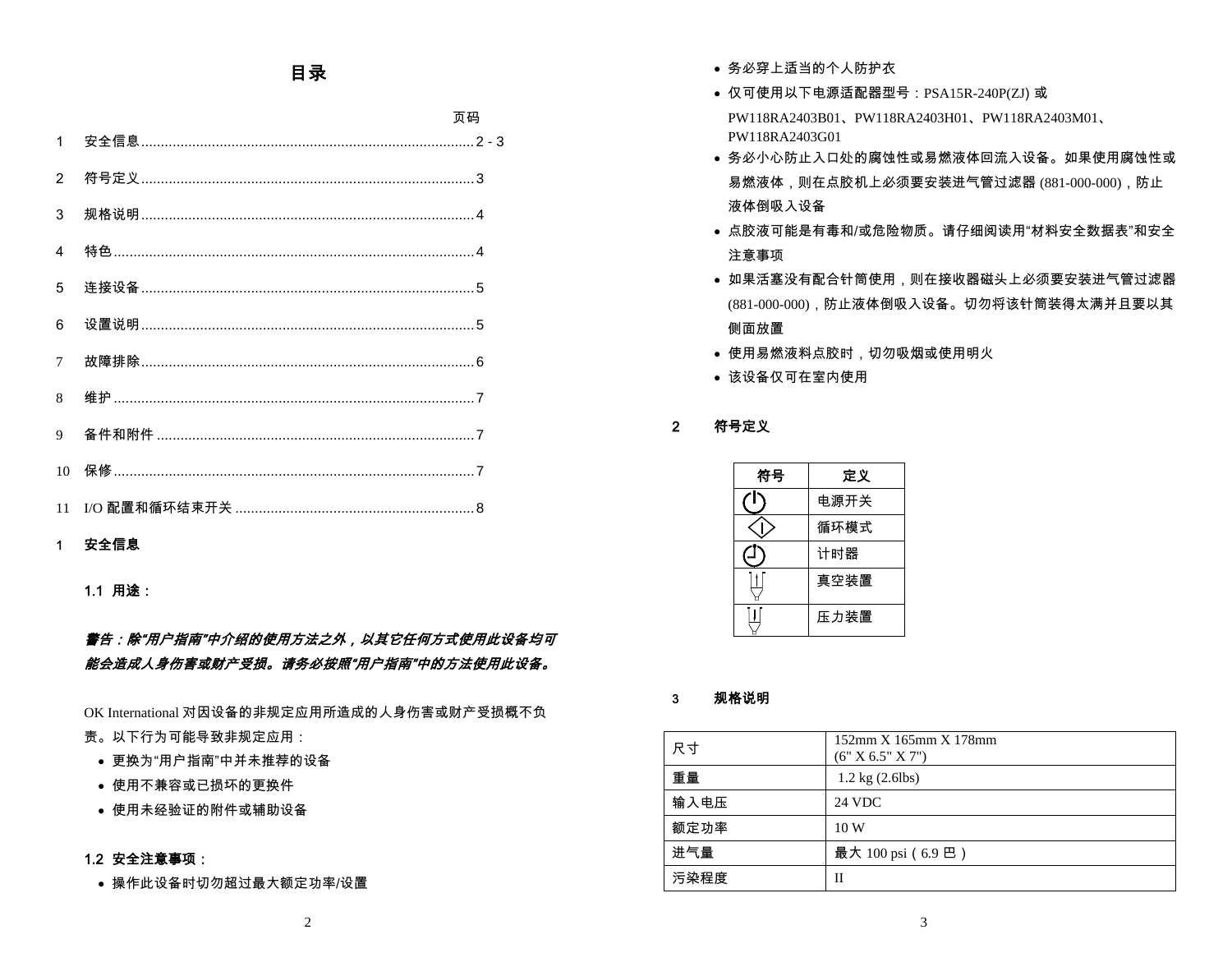| 安装类别        | I                                      |
|-------------|----------------------------------------|
| 室内使用        | 海拔可达 2000m (6562ft)                    |
| 操作温度        | 0℃到50℃ (32°F到122°F)                    |
| 储藏温度        | -10°C 到 60°C ( -10.00°C 到 60.00°C )    |
| 最大相对湿度      | 温度是 31℃ (87.8℃) 时为 80%,达到 40℃ (104℃) 时 |
|             | 会线性降至 50%                              |
| 排气量         | TS250 = 0-100 psi (0-6.9 $\boxplus$ )  |
|             | TS25 = 0-15 psi (0-1.03 $\Xi$ )        |
| 真空          | 406mm (16")(水银汞柱)                      |
| 计时器         | 0.020-60.000 秒                         |
| 循环模式        | 自动模式, 手动模式                             |
| 定时重复容限      | $+/-$ 0.001\%                          |
| 循环率         | 600 次/分                                |
| 液晶显示器 (LCD) | 16 X 2 显示段                             |

4功能





| 条目 | 说明     |
|----|--------|
| 1  | 电源按钮   |
| 2  | 模式按钮   |
| 3  | 计数器按钮  |
| 4  | 显示     |
| 5  | 气压计    |
| 6  | 气压调节器  |
| 7  | 脉冲气体出口 |
| 8  | 真空控制器  |
| 9  | 时间调节旋钮 |
| 10 | 气管支架   |
| 11 | 脚踏开关插座 |
| 12 | 电源插座   |
| 13 | I/O 连接 |
| 14 | 排放口    |
| 15 | 进气口    |
| 16 | 绳扣     |

5连接设备

*注意:此设备必须安装 5 微米的过滤网* (TSD800-6),随机没有,确保适当的气体过滤。

图 **1.0**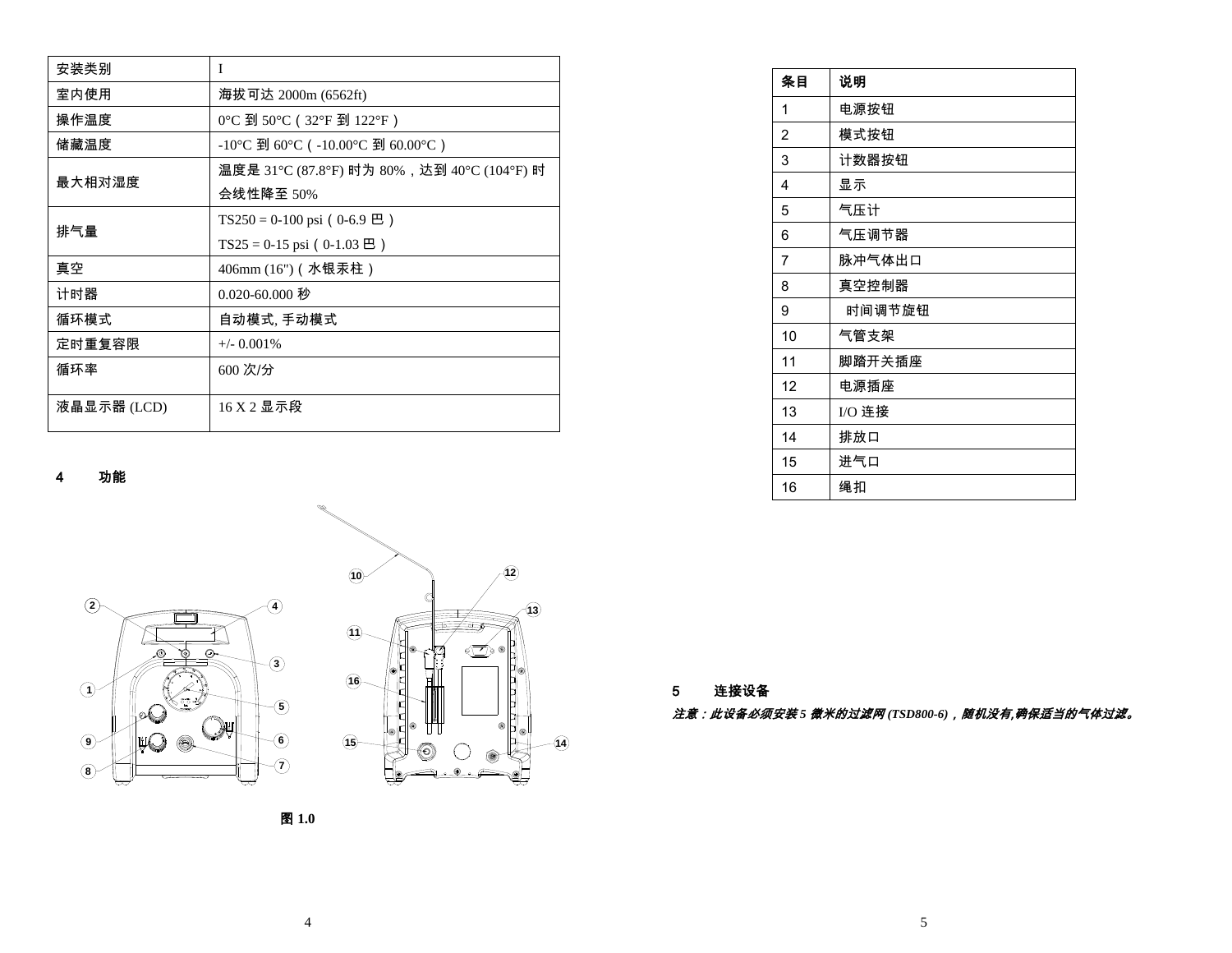



| 条目 | 说明           |
|----|--------------|
| 1  | 目标气源         |
| 2  | 气体过滤器 (随机不带) |
| 3  | 电源活配器        |
| 4  | 脚踏开关         |

#### 6设置说明

请参见图 1.0

- 6.1 手动/排胶点胶循环设置:
	- 1. 按"电源"按钮 (1) 打开设备。
	- 2. 按"模式"按钮 (2) 直到显示器上出现"PURGE "( 手动模式).
	- 3. 旋转气压调节器旋钮 (6) 提高气压,直到气压计 (5) 上指示出所 需气压。
	- 4. 填充针筒或使用预封装的胶合剂后,将注射器附在接收器磁头 组件上。确保注射器固定于恰当的位置。
	- 5. 将接收器磁头组件的插入端连接到其中一个气式点胶出口 (7)。
	- 6. 如果需要真空"反抽",则逆时针方向旋转真空调节器 (8),直到 显示出所需真空压力。
	- 7. 压住"脚踏开关"以激活点胶循环。(此刻手动/排胶模式即被激 活)
- **6.2** 自动点胶循环设置
	- 8. 按下"模式"按钮 **(2)** 选择"**TIMED"** (自动 模式)
- 9. 旋转时间调节旋钮 **(9)**设定点胶所需时间
- 10. 重复 **6.1** 中的设置 **3-6** 步骤
- 11. 压下"脚踏"开关,激活定时点胶循环。

#### **6.3** 循环计数器

循环计数器记录被激活的自动点胶循环次数。循环次数最多可记录到 65,535 条。该数目显示在液晶显示器 (LCD) 的右下角。按下计数按 钮 (3)清除计数

#### 7 故障排除

| 故障       | 可能的原因                | 排障方法                   |
|----------|----------------------|------------------------|
| LCD 不亮   | 未通电                  | 检查电源线连接                |
|          |                      | 打开电源<br>$\bullet$      |
| 系统无法启动   | 未接通"脚踏"开关或插          | 检查脚踏开关的连接<br>$\bullet$ |
|          | 头未正确插入               | 维修或更换脚踏开关<br>$\bullet$ |
|          | 脚踏开关有问题              | 拔去电源线,断开气<br>$\bullet$ |
|          |                      | 源。除去封盖,检查              |
|          | 设备内部线路受损或连           | 受损的电线或连接不              |
|          | 接不牢固                 | 牢固处                    |
|          | 螺线管有问题               | 更换螺线管                  |
|          | PC 板有问题              | 更换 PC 板                |
| 系统无法增压   | 气压不足                 | 增大气源压力<br>$\bullet$    |
|          | 空气软管未接通              | 检查连接                   |
|          | 调节器有问题<br>$\bullet$  | 更换调节器<br>$\bullet$     |
| 系统无法抽为真空 | 真空设置太低<br>$\bullet$  | 增大真空设置<br>$\bullet$    |
|          | 螺线管有问题<br>$\bullet$  | 更换螺线管阀<br>$\bullet$    |
|          | 真空文氏管有问题             | 更换文氏管                  |
|          | 真空针阀有问题              | 更换针阀<br>$\bullet$      |
| 出胶不一致    | 胶合剂中有气泡<br>$\bullet$ | 降低真空设置<br>$\bullet$    |
|          | 点胶时间太短               | 延长点胶时间                 |
|          | 开始时点胶针头堵塞            | 更换针头                   |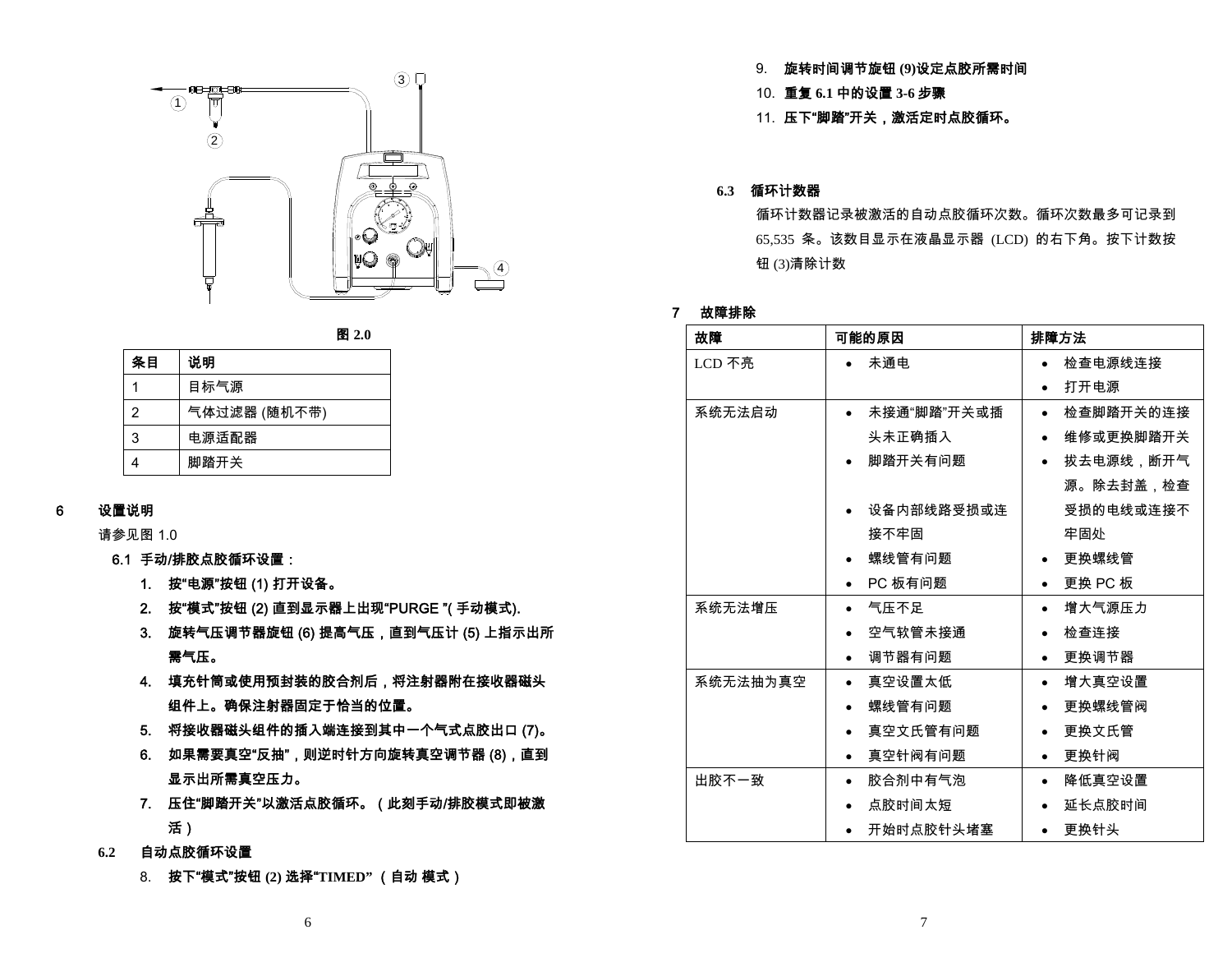OK International 保证原始购置的产品从购买日起算一年 之内不发生材料和工 艺故障,但不包括正常的磨损、滥用以及错误安装。属于保修范围内的次品或 有故障的部件和组件会得到免费维修或更换(取决于 OK International 的选 择)。顾客如果出现保修范围内的产品故障,须联系最近的 OK International 办事处或经销商,以确保在将产品运送到指定 OK International 授权服务中心 之前进行退货验证。有关最近的 OK International 办事处或经销商的联系信息,请 访问 www.techconsystems.com。OK International 保留更改技术产品的权利, 恕 不另行通知。

#### 8 维护

本点胶机在设计和制造上都趋于完善,很大程度上减少了维护需求。为确保无 故障操作,请遵循以下建议:

- 1. 确保气源清洁、干燥。
- 2. 避免倒转或平放针筒,这样可能导致液料穿过气体管道进入内部组件。
- 3. 避免设备与湿度过大的气体或饱和溶液连接。
- 4. 避免所连接的气源压力超出 TS200 规定的 100 psi(6.9 巴)及 TS215 规 定的 15 psi(1.03 巴)。
- 5. 仅使用戊醇清洗主机架的外表面。
- 6. 仅使用柔软的布料擦拭液晶显示器 (LCD)。

#### 9 备件和附件

有关 TS3xx/2xx 备件和附件的信息,请访问 h*ttp://www.techconsystems.com* 网 站中的 TS3xx/2xx"用户指南"网页。

#### 10 有限保修

#### 11 I/O 配置和循环结束开关

在點膠迴圈過程中,一個開集電路關閉,並在閥門正在點膠時保持關 閉。3 號和 4 號管腳可以作為回饋信號與其他設備同步。允許來自外 部電源的電力通過該電路操縱一個 5 到 24 的 VDC 負載。功耗不得超

8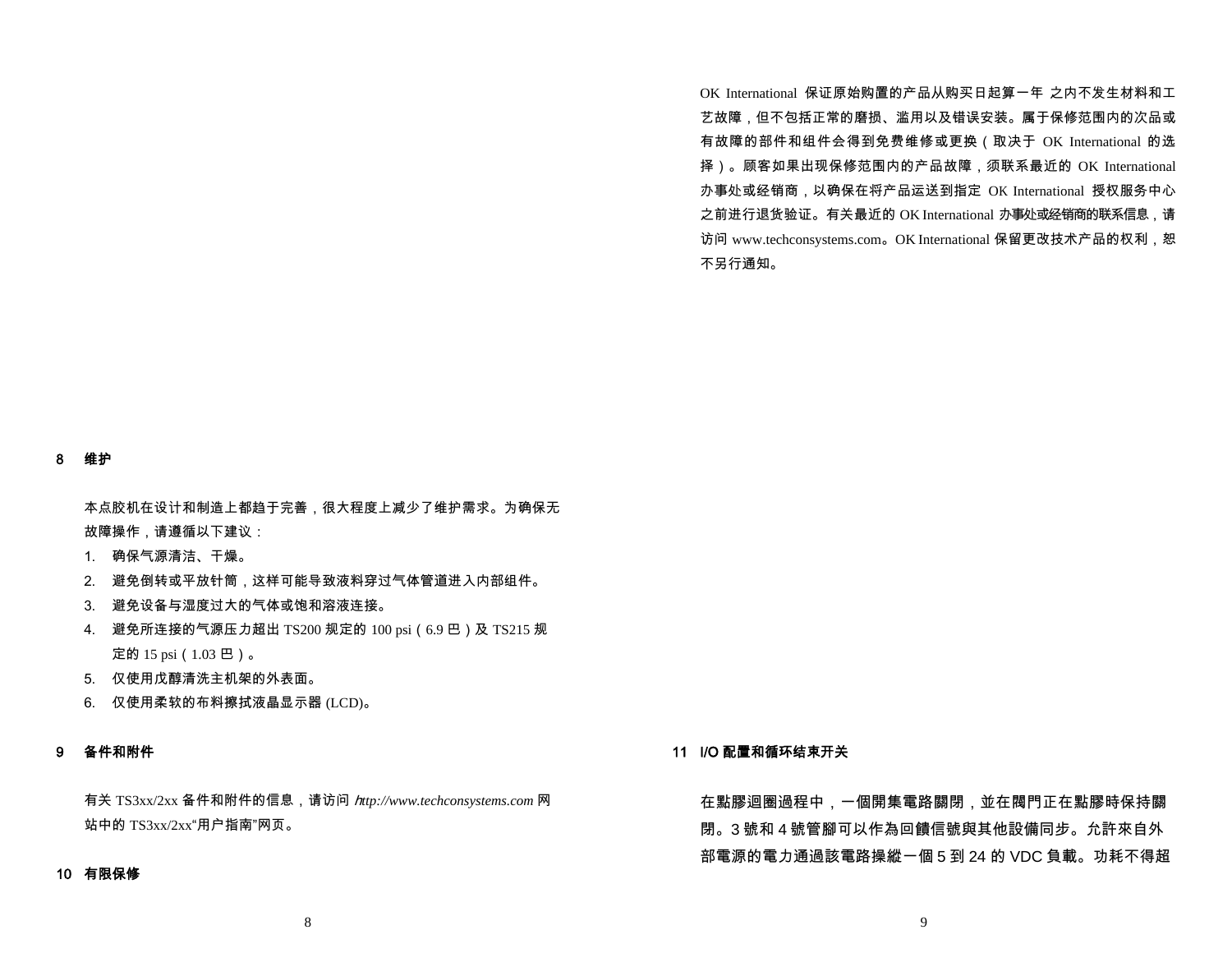過 250 mA。該負載可以是繼電器、螺線管、計數器、LED 或能在 5 到 24 的 VDC 和最大功耗為 250 mA 的條件下工作的任何設備。

### 注:

## 在點膠迴圈過程中,**<sup>3</sup>** 號管腳要接地。務必確保外部設備(控制點膠 設備**/**控制器的機器)

的接地與 **TS250/255** 控制器相同。



<sup>7</sup>、8、<sup>9</sup> 號管腳=可用(可提供)

## 目錄

#### 頁碼

| $1 \quad$      |                                      |  |
|----------------|--------------------------------------|--|
| $\overline{2}$ |                                      |  |
| 3              |                                      |  |
| 4              |                                      |  |
| 5              | 連接裝置…………………………………………………………………………………6 |  |
| 6              |                                      |  |
| $\overline{7}$ |                                      |  |
| 8              |                                      |  |
| 9              |                                      |  |
|                |                                      |  |
|                |                                      |  |
|                |                                      |  |

### **1** 安全性

**1.1** 用途:

## 警告: 以本「使用者指南」中所描述的以外方式使用本設備可能會導致人身 的傷害或財產的損失。 請您務必依照本「使用者指南」中所描述的方法來使 用此設備。

OK International 對於將本設備應用於非計畫目的所造成的傷害或損壞,不負 擔任何責任。 執行下列動作將可能導致非計畫的使用:

- 更換為本使用者指南中不建議的設備
- 使用不相容或已損壞的更換零件
- 使用未核准的附件或輔助設備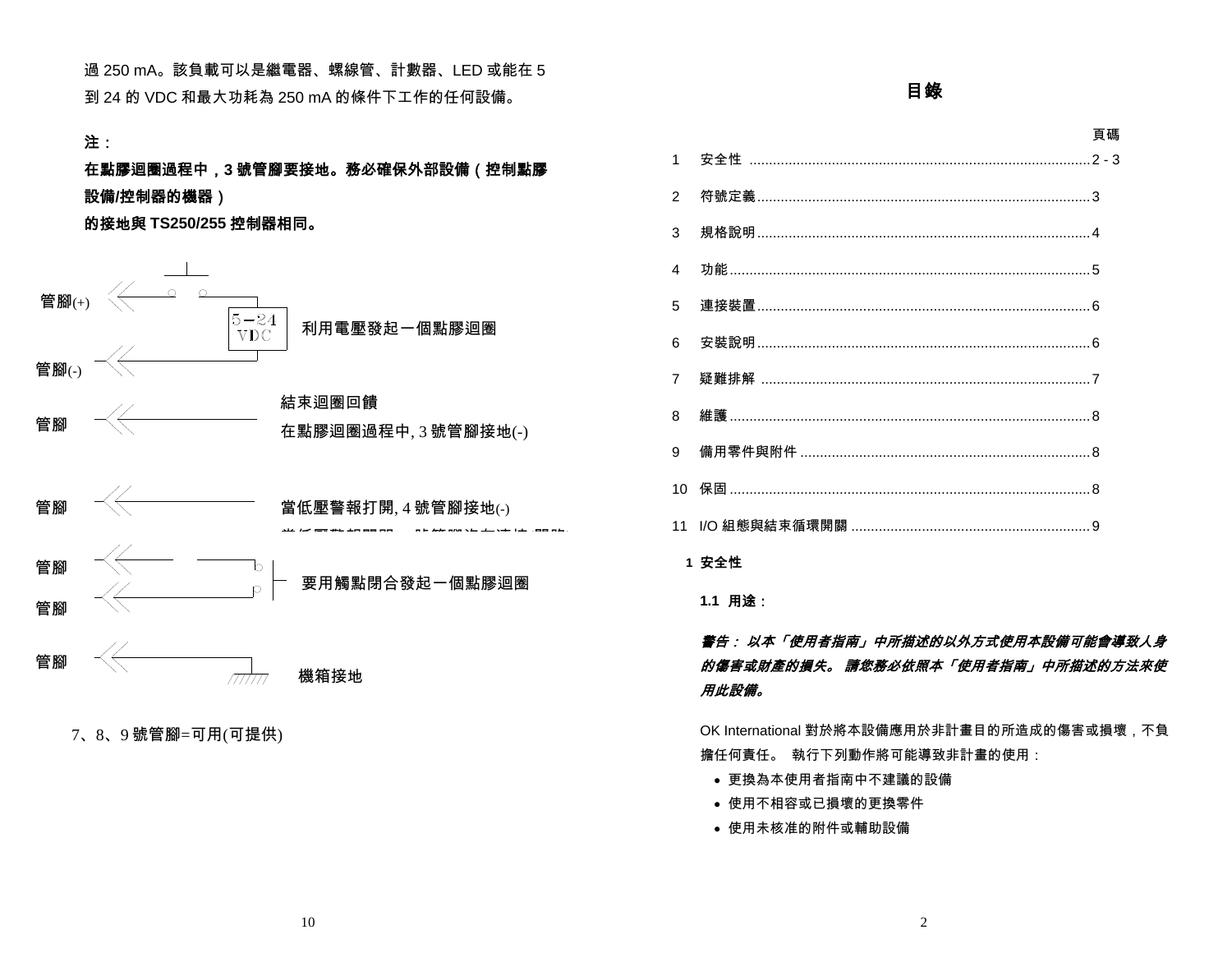- **1.2** 安全預防措施:
	- 操作本裝置時請勿超過最大功率/設定
	- 始終穿著適當的個人防護衣物或服裝
	- 只能使用下列型號的變壓器: PSA15R-240P(ZJ) 或 PW118RA2403B01、 PW118RA2403H01、PW118RA2403M01、PW118RA2403G01
	- 請小心避免腐蝕性或易燃液體流回裝置。 如果要使用腐蝕性或易燃液體, 則必須在點膠器上安裝管路過濾器 (881-000-000),避免液體被吸回裝置中
	- 正在點膠的液體可能具有毒性和/或危險性。 請參閱「材料安全資料表」 以瞭解適當的處理方式以及安全預防措施
	- 如果活塞沒有和針桶一起使用,則必須在接收器頭安裝管路過濾器 (881- 000-000),避免液體被吸回裝置中。 也請不要讓桶中液體滿出並讓針桶 向其側邊倒放
	- 在進行易燃材料的點膠時,請勿吸煙或使用明火
	- 本設備只能在室內使用

### **2** 符號定義

| 符號 | 定義   |
|----|------|
|    | 電源開關 |
|    | 循環模式 |
|    | 計時器  |
|    | 真空裝置 |
|    | 氣壓裝置 |

#### 3規格說明

| 尺寸     | 152mm X 165mm X 178mm<br>(6" X 6.5" X 7")                          |
|--------|--------------------------------------------------------------------|
| 重量     | 1.2 kg (2.6lbs)                                                    |
| 輸入電壓   | 24VDC                                                              |
| 額定功率   | 10 <sub>W</sub>                                                    |
| 空氣輸入   | 最大 100 psi (6.9 bar)                                               |
| 污染程度   | Ш                                                                  |
| 安裝種類   | I                                                                  |
| 室內使用   | 高度最高可達 2,000m (6,562ft)                                            |
| 操作溫度   | 0°C 到 50°C (32°F 到 122°F)                                          |
| 儲存溫度   | -10°C 到 60°C (14°F 到 140°F)                                        |
| 最大相對溼度 | 溫度達到 31℃ (87.8°F) 時為 80%,達到 40°C<br>(104°F) 時直線減少為 50%             |
| 空氣輸出   | $TS250 = 0.100$ psi (0-6.9 bar)<br>$TS255 = 0.15$ psi (0-1.03 bar) |
| 真空度    | 406mm (16") - Hg                                                   |
| 計時器    | 0.020-60.000 秒                                                     |
|        |                                                                    |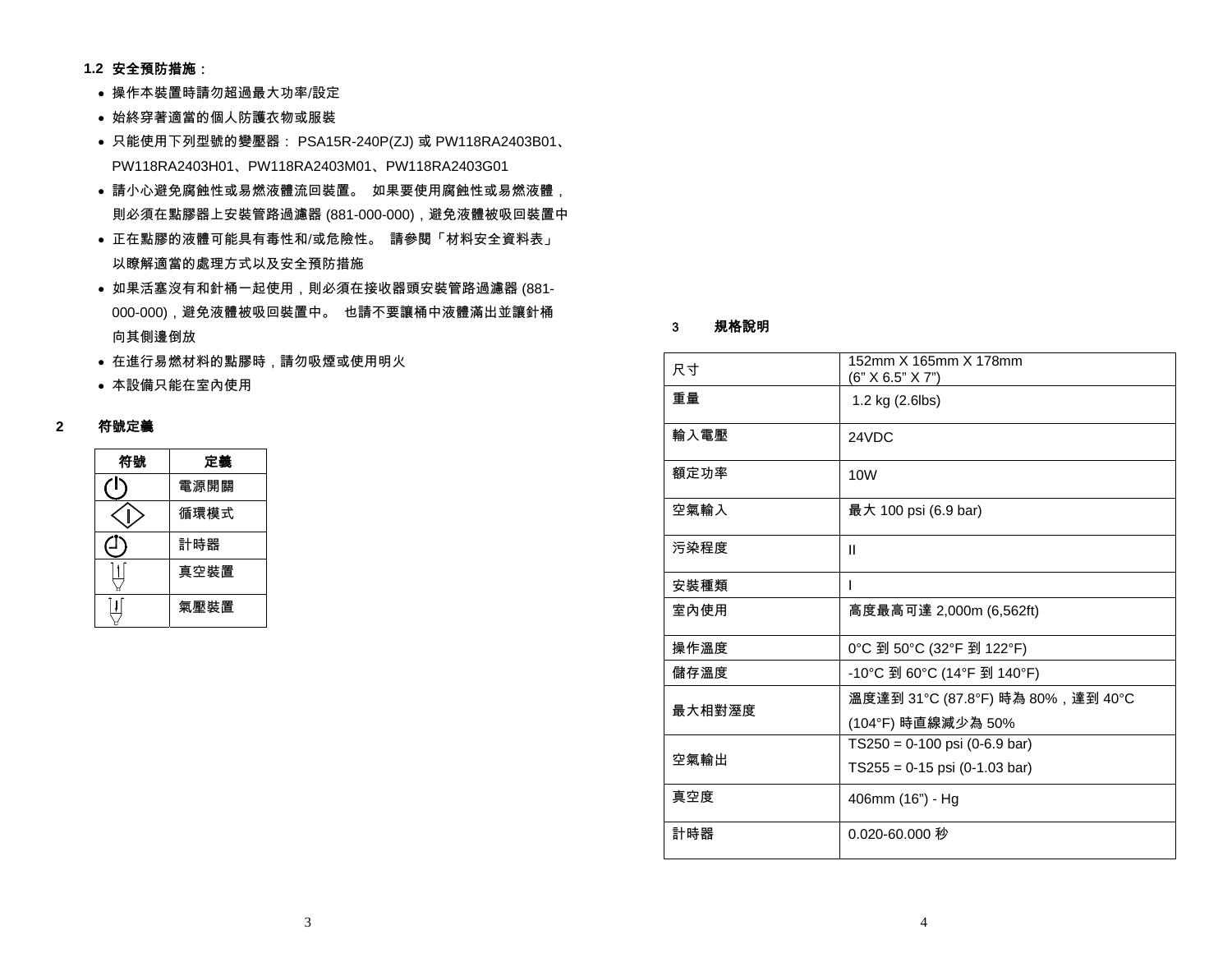| 循環模式   | 自動模式 , 手動模式   |
|--------|---------------|
| 定時重複容限 | $+/- 0.001\%$ |
| 循環率    | 600次循環/分      |
| LCD    | 16 X 2 顯示器部份  |

| 項目 | 說明     |
|----|--------|
| 1  | 電源按鈕   |
| 2  | 模式按鈕   |
| 3  | 計數器按鈕  |
| 4  | 顯示器    |
| 5  | 氣壓錶    |
| 6  | 氣壓調節器  |
| 7  | 脈衝出風口  |
| 8  | 真空控制器  |
| 9  | 時間調節旋鈕 |
| 10 | 氣管支架   |
| 11 | 腳踏開關插座 |
| 12 | 電源插座   |
| 13 | I/O 連線 |
| 14 | 排放口    |
| 15 | 進氣口    |
| 16 | 電線鎖    |

#### **4** 功能



#### **5** 連接裝置

#### 注意: 本裝置必須安裝有 5-微米過濾器 *(TSD800-6),* 隨機不帶,以確保適當的空氣過濾。



圖 2.0

圖 1.0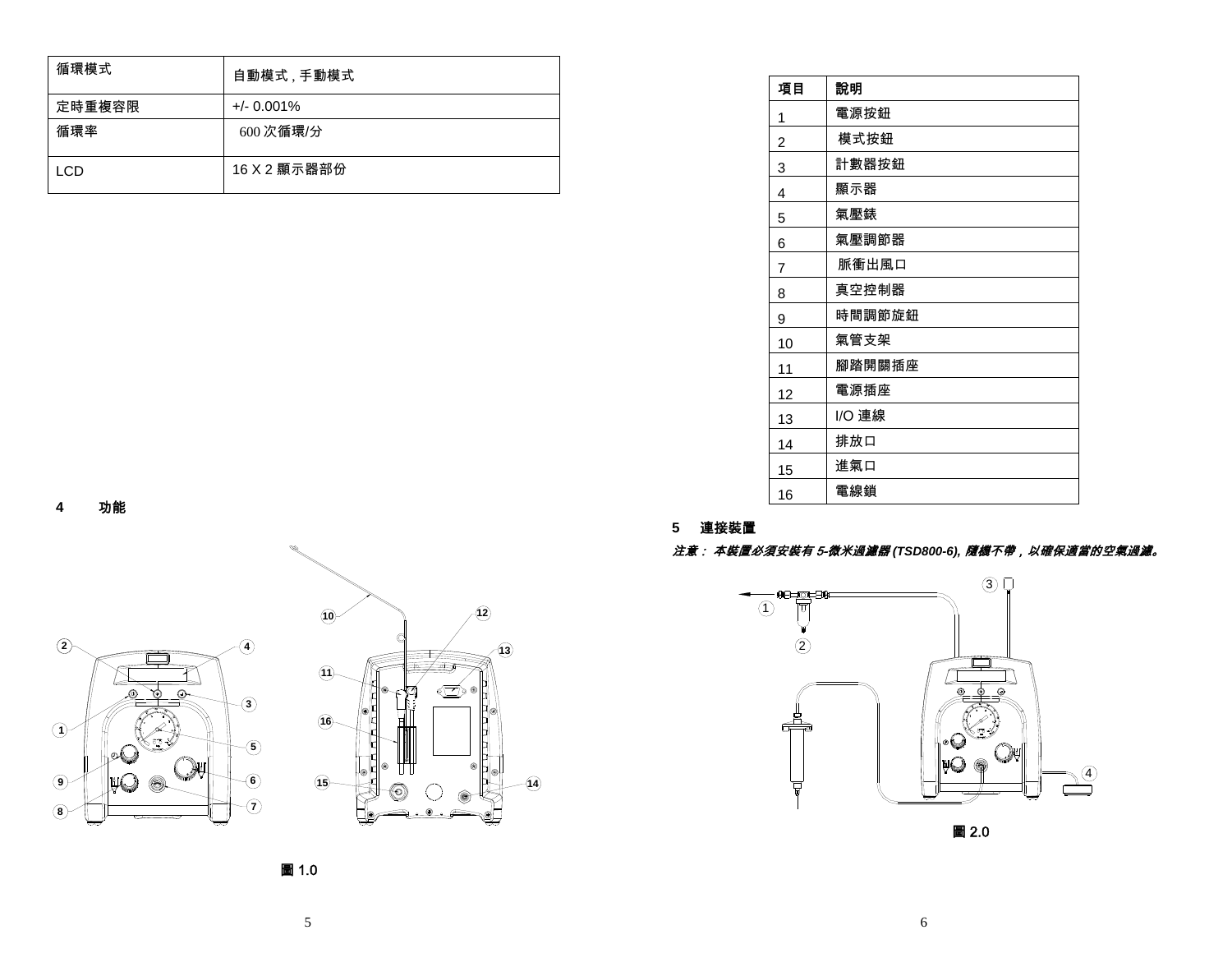| 項目 | 說明           |  |
|----|--------------|--|
|    | 目標空氣來源       |  |
| 2  | 空氣過濾器 (隨機不帶) |  |
| 3  | 電源變壓器        |  |
|    | 腳踏開關         |  |

### **6** 安裝說明

請參考圖 1.0

#### **6.1** 手動/排膠點膠循環設定:

- 1. 按下電源按鈕 (1) 開啟裝置。
- 2. 按下模式按鈕 (2) 直到顯示幕上出現 "PURGE" (手動模式) 為止。
- 3. 旋轉氣壓調節器把手 (6) 調昇氣壓直到想要的壓力出現在氣壓表 (5) 中。
- 4. 在將針桶裝滿或使用預裝膠黏劑時,連接注射器與接收器頭組件。 確 定注射器已鎖至定位。
- 5. 將接收器頭組件的插頭端與其中一個空氣排放口 (7) 連接。
- 6. 如果需要真空裝置 "吸回",請以逆時鐘方向旋轉真空調節器 (8),直到 想要的真空壓力出現在。
- 7. 壓住腳踏開關以啟動點膠循環 (手動/排膠模式現在將會啟動)。

#### **6.2**自動點膠循環設定

- 1 按下模式按鈕 (2) 以選取 "TIMED" (**自動模式**) .
- 2 旋轉時間調節旋鈕 **(9)**設定點膠所需時間
- 3 重復 6.1 中的設置 3-6 步驟
- 4 按下腳踏開關以啟動定時點膠循環。

#### **6.3** 循環計數器

循環計數器會記錄已啟動的自動點膠循環的數目。 最多可以記錄 65,535 筆循環。 這個數目會顯示在 LCD 的右下角。 按下計數按 鈕 (3)清除計數

#### 7 疑難排解

| 問題 | 可能的原因 | 解決方式      |
|----|-------|-----------|
|    | 無電源輸入 | ● 檢查電源線連接 |

| 不亮  |                                                                     | • 開啟電源                                                                                  |
|-----|---------------------------------------------------------------------|-----------------------------------------------------------------------------------------|
| 系統不 | ● 腳踏開關未插入或是                                                         | ● 檢查腳踏開關連接                                                                              |
| 啟動  | 未正確插入<br>● 腳踏開關有問題<br>● 裝置內部的電線破損<br>或連線鬆脫<br>● 螺線管有問題<br>● PC 板有問題 | ● 修復或更換腳踏開關<br>● 拔除電源線並中斷空氣供<br>應。<br>取下上蓋並檢查是否有破<br>損的電線或鬆脫的連線<br>● 更換螺線管<br>• 更換 PC 板 |
| 系統不 | ● 氣壓不足                                                              | ● 增加空氣供應壓力                                                                              |
| 會加壓 | ● 空氣軟管未插入                                                           | ● 檢查連線                                                                                  |
|     | ● 調節器有問題                                                            | ● 更換調節器                                                                                 |
| 系統不 | • 真空設定太低                                                            | ● 增加真空設定                                                                                |
| 會抽取 | ● 螺線管有問題                                                            | ● 更換螺線管閥                                                                                |
| 真空  | ● 真空文氏管有問題                                                          | ● 更換文氏管                                                                                 |
|     | ● 真空針閥有問題                                                           | ● 更換針閥                                                                                  |
| 點膠不 | ● 膠黏劑中有氣泡                                                           | ● 減少真空設定                                                                                |
| 一致  | ● 點膠時間太低                                                            | ● 增加點膠時間                                                                                |
|     | ● 開始時點膠針堵塞                                                          | ● 更換針                                                                                   |

### **8** 維護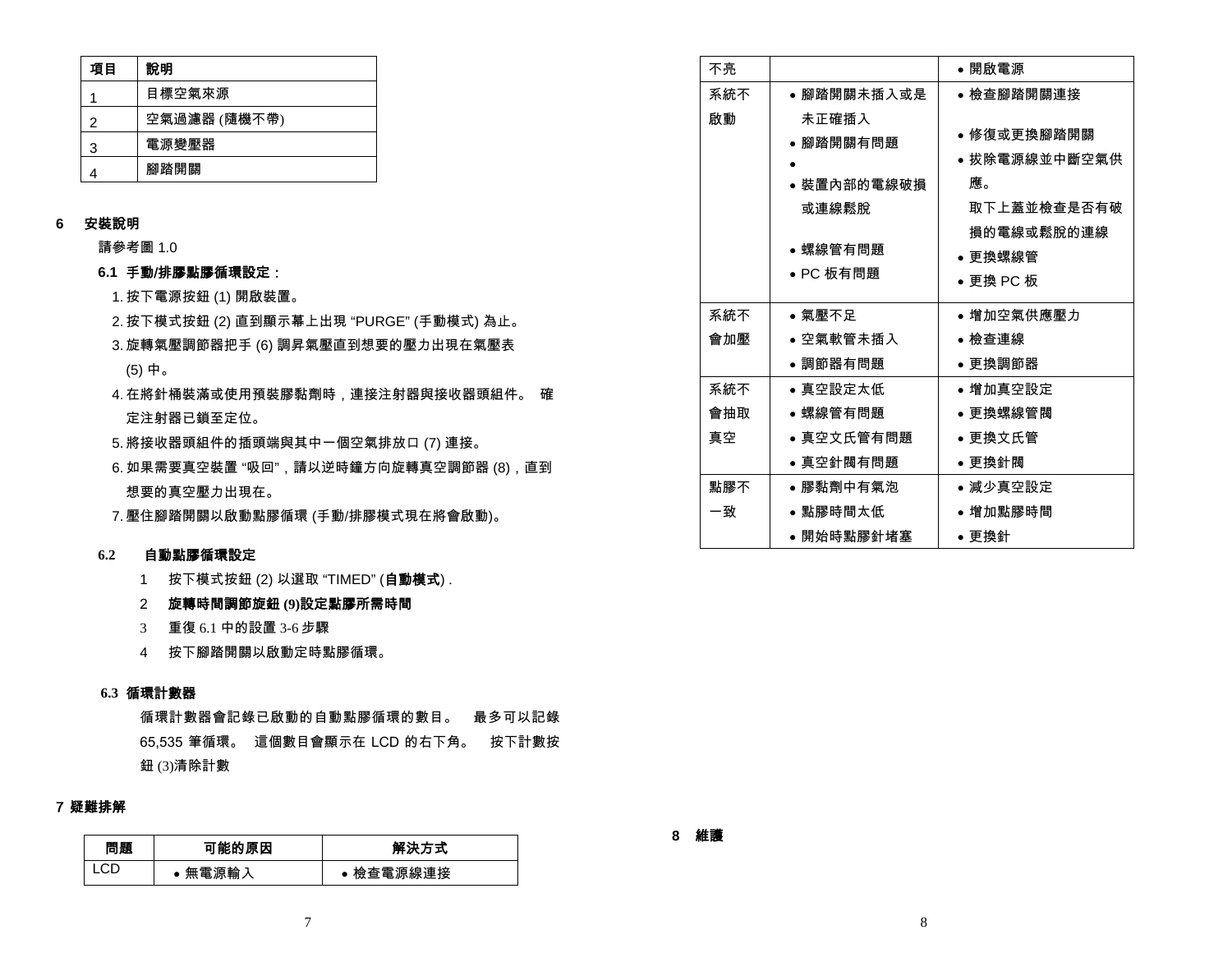本點膠機的設計與製造趨於完善,很大程度上減少了維護需求。 為了確保在 操作上不會有任何問題,操作時請遵循下列的建議事項:

- 1. 確保空氣供應清潔與乾燥。
- 2. 避免將針桶上下顛倒放置或平放,以免物料透過空氣管道流入 內部元件。
- 3. 避免裝置與過多溼氣或飽和溶液連接。
- 4. 避免所連接的空氣供應壓力超過 100 psi (6.9 bar) (TS200 機型) 以及 15 psi (1.03 bar) (TS215 機型)。
- 5. 只能使用 Amyl Alcohol (異戊醇) 來清潔主要機殼外部的表面。
- 6. 只能使用軟質的布料清潔 LCD。

### **9** 備用零件與附件

如需 TS3xx/2xx 備用零件與附件的資訊,請造訪下列網址的 TS3xx/2xx 使用者指南網頁:*http://www.techconsystems.com*

#### **10** 有限擔保

OK International 向本產品之原始購買者擔保,自購買日期開始的一 (1) 年期 間,沒有材料和製作方面的瑕疵,但正常的損耗、濫用或錯誤安裝的情況則不 提供擔保。在保固期間的瑕疵產品或組件與元件將可獲得免費修理或更換 (依 OK International 選擇)。 客戶如果發現仍在保固期間的產品出現瑕疵,在將 產品送至指定的 OK International 授權服務中心前,必須聯絡最近的 OK International 辦事處或經銷商。如需最近 OK International 辦事處或經銷商聯絡資訊,請造訪 www.techconsystems.com。OK International 保留變更工程 產品的權利,恕不另行通知。

#### **11 I/O** 組態與結束循環開關

在点胶循环过程中,一个开集电路关闭,并在阀门正在点胶时保持关 闭。3 号和 4 号管脚可以作为反馈信号与其它设备同步。允许来自外 部电源的电力通过该电路操纵一个 5 到 24 的 VDC 负载。功耗不得超 过 250 mA。该负载可以是继电器、螺线管、计数器、LED 或能在 5 到 24 的 VDC 和最大功耗为 250 mA 的条件下工作的任何设备。

### 注:

在点胶循环过程中,**<sup>3</sup>** 号管脚要接地。务必确保外部设备(控制点胶 设备**/**控制器的机器) 的接地与 **TS250/255** 控制器相同。



<sup>7</sup>、8、<sup>9</sup> 号管脚=可用(可提供)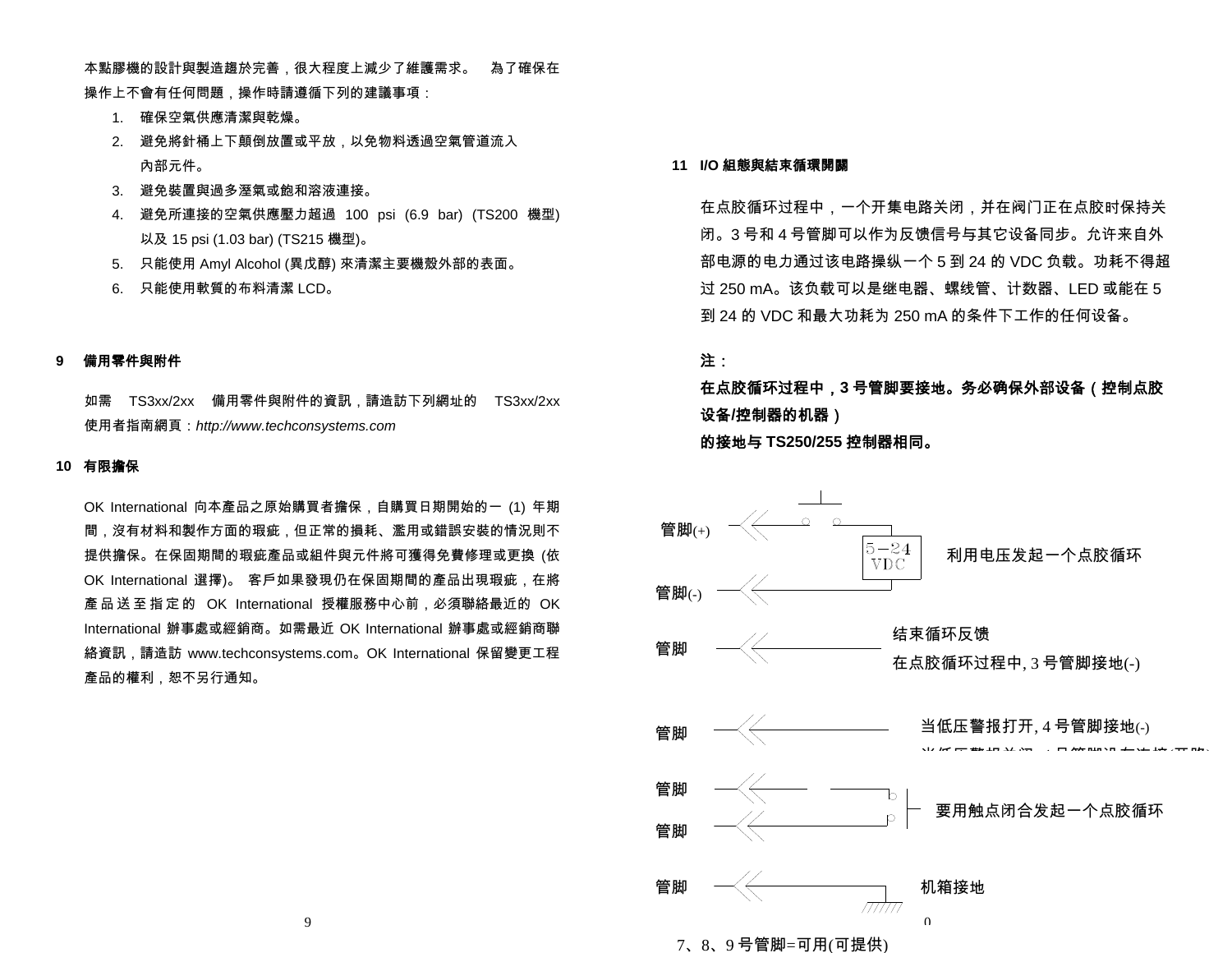페이지 번호

목차

| $\mathbf{1}$    |      |
|-----------------|------|
| $\overline{2}$  |      |
| 3               |      |
| $\overline{4}$  |      |
| $\overline{5}$  |      |
| 6               |      |
| $7\overline{ }$ |      |
| $\mathbf{R}$    |      |
| 9               |      |
|                 |      |
|                 |      |
|                 | 1 안전 |

## $1.1$   $8E:$

## 경고: 본 장비를 사용설명서에 명시된 것과 다른 방법으로 사용할 경우 인명 또는 재산 피해를 초래할 수도 있습니다. 반드시 사용설명서에 명시된 대로만 사용하여 주십시오.

OK International 은 본 장비를 본래 용도 이외의 용도에 사용한 데 따른 일체의 인적, 물적 피해에 대하여 책임을 지지 않습니다. 다음과 같은 행위를 할 경우 오용으로 이어질 수 있습니다.

- 사용설명서에서 권장되지 않은 장비 변경
- 호환이 되지 않거나 파손된 교체 부품 사용
- 허가되지 않은 액세서리나 보조 장비 사용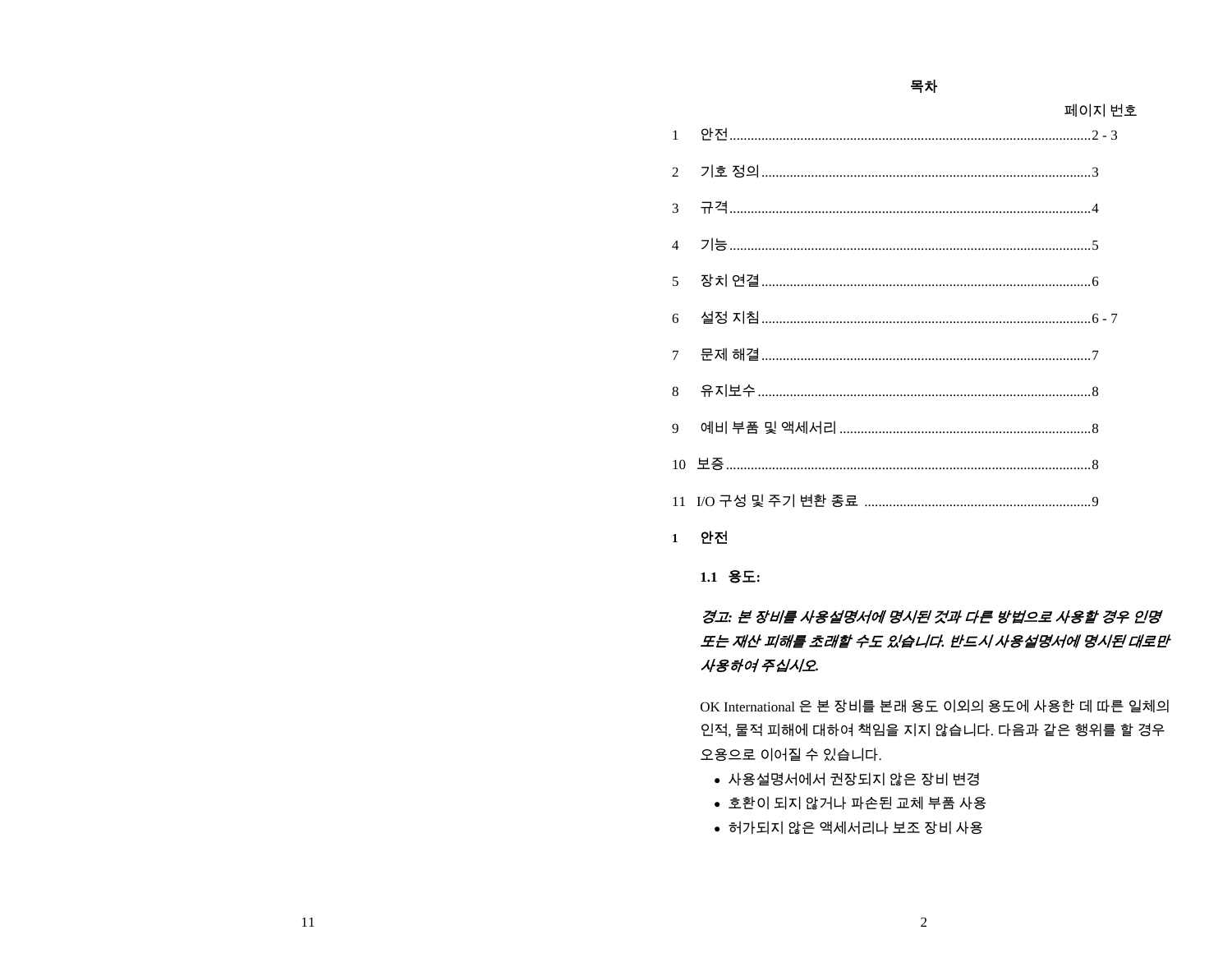#### **1.2** 안전 예방조치**:**

- 최대 정격/설정을 초과하여 본 장치를 가동시키면 안 됩니다.
- 항상 적합한 개인 보호복을 착용해야 합니다.
- 아래의 전원 어댑터 모델만을 사용하십시오: PSA15R-240P(ZJ) 또는 PW118RA2403B01, PW118RA2403H01, PW118RA2403M01, PW118RA2403G01
- 부식액이나 가연성 액체가 장비에 들어가지 않도록 주의를 기울여야 합니다. 부식액이나 가연성 액체를 사용할 경우에는 인라인 필터(881-000- 000)를 디스펜서에 설치하여 이들 액체가 다시 장치로 흡수되지 않도록 해야 합니다.
- 디스펜스 대상 액체는 독성을 가지고 있을 수도 있고 위험할 수도 있습니다. 적절한 취급 및 안전 예방조치는 재료 안전 데이터 시트를 참조하십시오.
- 피스톤을 바렐과 함께 사용하지 않을 경우에는 인라인 필터(881-000- 000)를 리시버 헤드에 설치하여 액체가 다시 장치로 흡수되는 것을 방지하십시오. 바렐을 너무 가득 채우고 <sup>그</sup> 옆에 바렐을 눕히지 마십시오.
- 가연성 재료를 디스펜스할 경우에는 흡연을 하거나 화염을 사용해서는 안 됩니다.
- 본 장비는 실내 전용입니다.



| 기호 | 정의        |
|----|-----------|
|    | 전원 On/Off |
|    | 주기모드      |
|    | 타이머       |
|    | 진공        |
|    | 압력        |

#### **2** 규격

| 크기         | 152mm X 165mm X 178mm<br>(6' X 6.5'' X 7'')                            |  |
|------------|------------------------------------------------------------------------|--|
| 중량         | $1.2 \text{ kg} (2.6 \text{ lbs})$                                     |  |
| 입력 전압      | 24 VDC                                                                 |  |
| 정격 전압      | 10W                                                                    |  |
| 주입 공기      | 최대 100 psi (6.9 bar)                                                   |  |
| 오염도        | $_{\rm II}$                                                            |  |
| 설치 범주      | L                                                                      |  |
| 실내용        | 최대 고도 2,000m (6,562ft)                                                 |  |
| 작동 온도      | $0^{\circ}$ C - 50 $^{\circ}$ C (32 $^{\circ}$ F - 122 $^{\circ}$ F)   |  |
| 보관 온도      | $-10^{\circ}$ C - 60 $^{\circ}$ C (14 $^{\circ}$ F - 140 $^{\circ}$ F) |  |
| 최대 상대 습도   | 최대 31℃까지 80% (87.8℉) 40℃(104℉)에서 상대                                    |  |
|            | 습도 50%까지 선형으로 감소                                                       |  |
| 배출 공기      | $TS250 = 0-100$ psi (0-6.9 bar)<br>$TS255 = 0-15$ psi (0-1.03 bar)     |  |
| 진공         | 406mm (16 인치) 헥토그램                                                     |  |
| 타이머        | $0.020 - 60.000 \pm 0.000$                                             |  |
| 주기 모드      | 자동방식, 수동방식                                                             |  |
| 타이밍 반복 공차  | $+/-$ 0.001%                                                           |  |
| 주기율        | 600 주기/분                                                               |  |
| <b>LCD</b> | 16 X 2 디스플레이 세그먼트                                                      |  |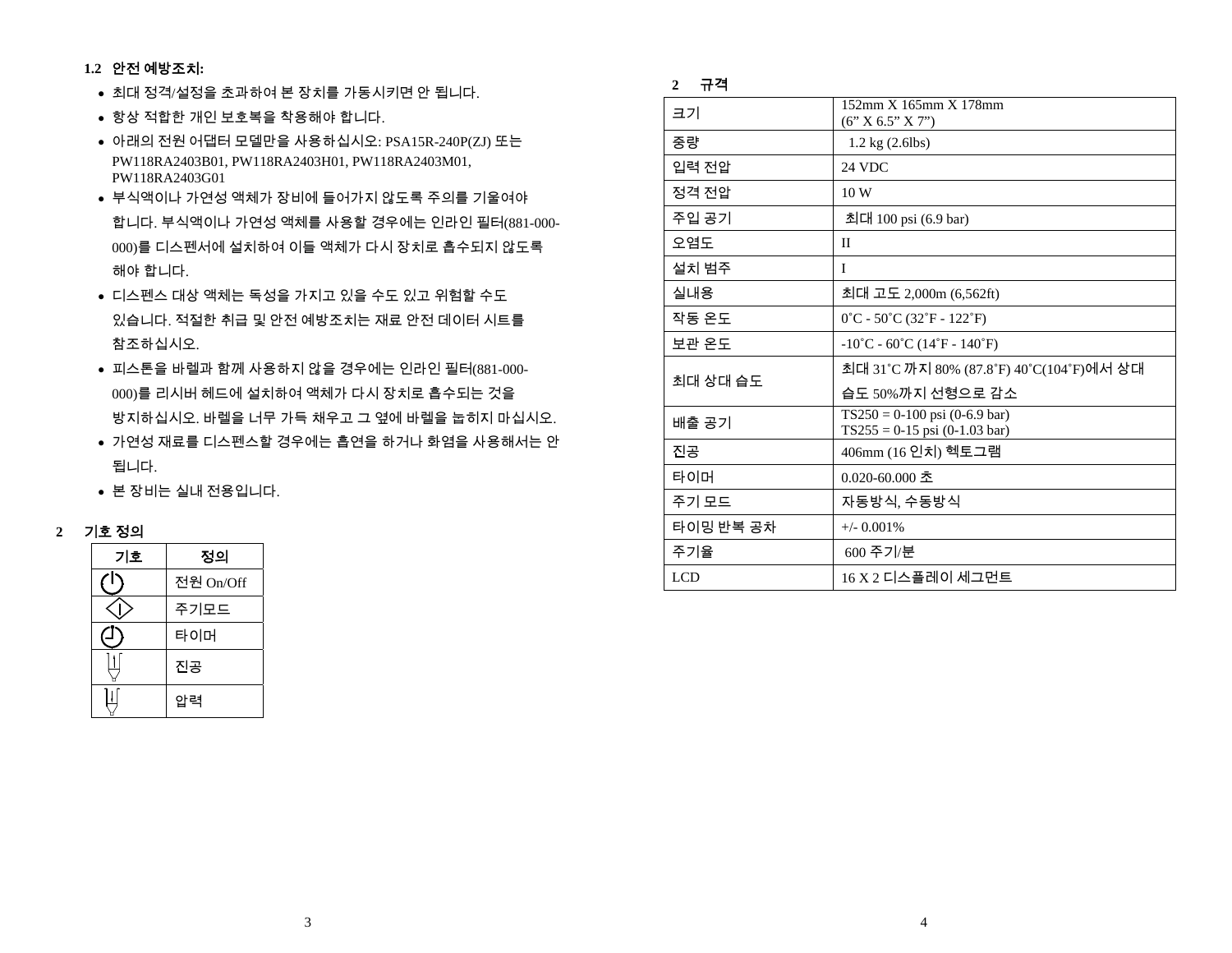

그림 **1.0** 

| 항목 | 설명          |
|----|-------------|
| 1  | 전원 버튼       |
| 2  | 모드 버튼       |
| 3  | 카운터 재설정 버튼  |
| 4  | 디스플레이       |
| 5  | 공기 압력 게이지   |
| 6  | 공기 압력 제어기   |
| 7  | 정화된 공기 출구   |
| 8  | 진공 제어       |
| 9  | 시간 제어 손잡이   |
| 10 | 페달식 스위치 콘센트 |
| 11 | 전원 콘센트      |
| 12 | I/O 연결      |
| 13 | 액세서리 공기 배출  |
| 14 | 배출 포트       |
| 15 | 공기 주입구      |
| 16 | 코드 잠금       |

**5** 장치 연결

*주의: 적절한 공기 여과를 확보하기 위해서는 반드시A 5-마이크론 필터(TSD800-6),* 가 포함되어 있지 않기 때문에 장치에 설치해야 합니다*.*



그림 **2.0** 

| 항목 | 내용          |
|----|-------------|
|    | 공기 흡입구      |
| 2. | 공기 필터 (불포함) |
| 3  | 전원 어댑터      |
|    | 페달식 스위치     |

#### **6** 설정 지침

그림 1.0 참조

**6.1** 수동**/**정화 디스펜스 주기 설정**:** 

- 1. 전원 버튼 (1) 을 눌러 장치를 가동시킵니다.
- 2. 디스플레이에 "수동방식" 표시가 나타날 때까지 모드 버튼(2) 을눌러주십시오.
- 3. 공기 압력 게이지(5) 에 원하는 압력이 표시될 때까지 공기 압력 제어기 스위치(6) 를 돌려 공기 압력을 높여주십시오.
- 4. 배럴을 채우거나 미리 포장된 점착성 물질을 사용한 뒤에는 리시버 헤드 부분에 세척기를 부착하여 주십시오. 세척기가 제자리에 꼭맞도록 부착해야 합니다.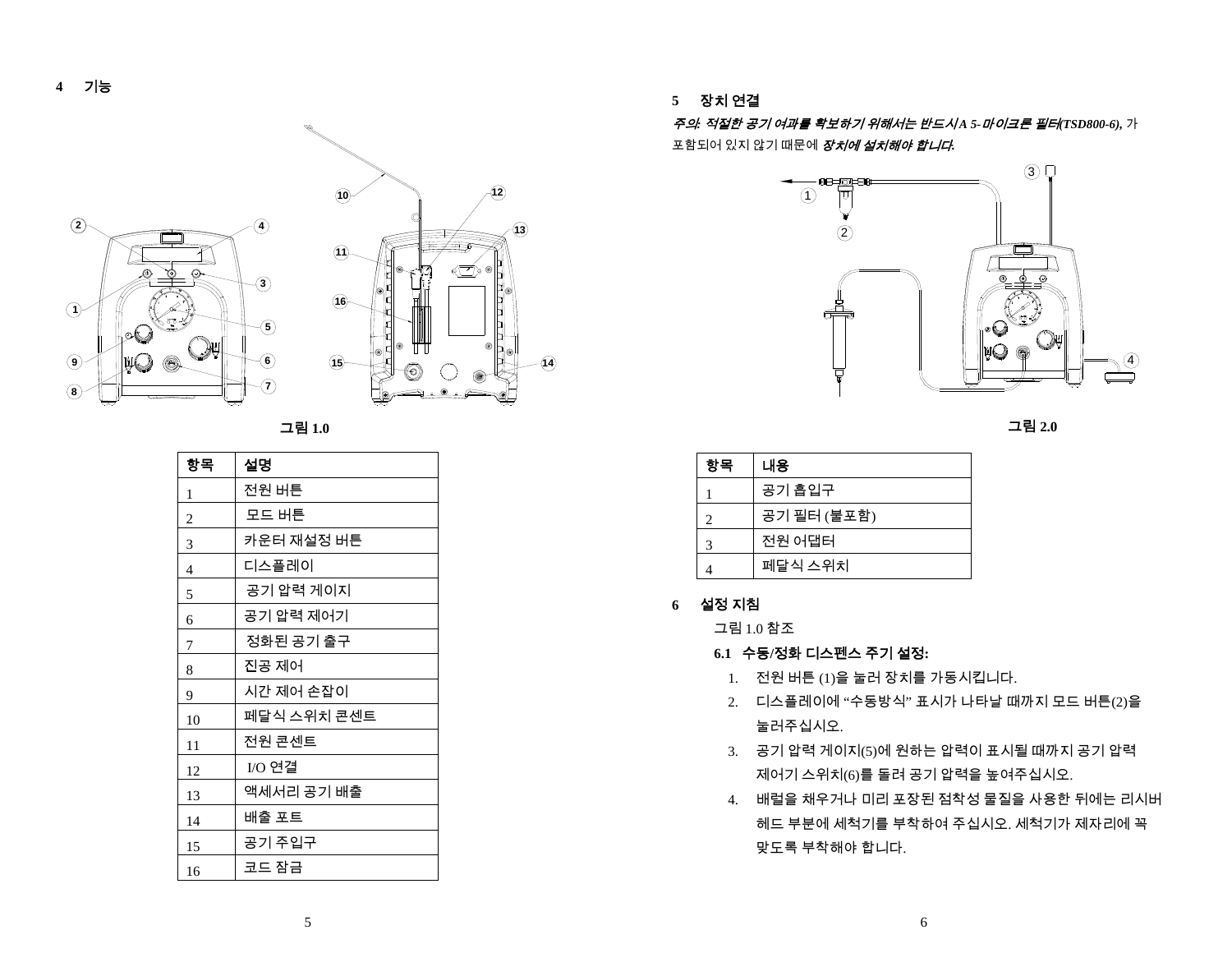- 5. 리시버 헤드 어셈블리 부분의 플러그 끝을 에어 디스펜스 출구(7) 한쪽에 연결하십시오.
- 6. 진공 "흡입부 뒷부분"에, 필요하다면, 진공 게이지(9)에 압력이 표시될 때까지 진공 제어기(8) 카운터를 시계 방향(오른쪽)으로 돌려주십시오.
- 7. 페달 스위치를 누른 채로 있으면 디스펜스 주기가 활성화 됩니다 (이제 수동/정화 모드가 활성화 됩니다).

#### **6.2** 자동 디스펜스 주기 설정

- 1. 모드 버튼(2)을 눌러 "자동방식" 또는 "중지" 모드를 선택하십시오.
- 2. 시간 제어 손잡이(9)를 돌려 원하는 디스펜스 시간을 설정하십시오.
- 3. 6.1 단락의 3-6 단계를 반복하십시오.
- 4. 페달 스위치를 밟아주면 디스펜스 주기 시간이 활성화 됩니다.

#### **6.3** 주기 카운터

주기 카운터는 활성화되는 자동 디스펜스 주기의 횟수를 기록합니다. 최대 65,535 주기까지 기록할 수 있습니다. 이 횟수는 LCD 우측 하단 모서리에 표시됩니다. 카운터 재설정 버튼(3)을 눌러 카운터를 지우십시오.

### **7** 문제 해결

| 문제         | 가능한 원인                    | 해결책                                  |
|------------|---------------------------|--------------------------------------|
| LCD에 불이    | ● 전원이 들어오지 않음             | ● 전원 코드 연결 점검                        |
| 들어오지 않을 경우 |                           | ● 전원을 켜십시오                           |
| 시스템이 가동되지  | ● 페달 스위치를 꽂지              | ● 페달 스위치 연결                          |
| 않을 경우      | 않았거나 올바르지                 | 확인                                   |
|            | 않게 꽂았음<br>● 페달 스위치 결함     | 페달 스위치를<br>수리 또는<br>교체해야 합니다.        |
|            | ● 배선 파손 또는 장치<br>내부 연결 이완 | ● 전원 코드를 빼고<br>공기 공급을<br>차단하십시오. 덮개를 |

|            |                   | 열고 배선 파손이나     |
|------------|-------------------|----------------|
|            |                   | 연결이 헐거워지지      |
|            |                   | 않았는지           |
|            | ● 관형 코일 결함        | 확인하십시오.        |
|            | ● PC 보드 결함        | ● 관형 코일 교체     |
|            |                   | ● PC 보드 교체     |
| 시스템에 압력이   | ● 공기 압력 부족        | ● 공기 제공 압력 증대  |
| 가해지지 않을 경우 | ● 공기 호스가 꽂혀있지     | ● 연결 확인        |
|            | 않음                |                |
|            | ● 제어기 결함          | • 제어기 교체       |
| 시스템이 진공    | ● 진공 설정이 너무       | ● 진공 설정 증대     |
| 상태를 이끌어내지  | 낮음                | ● 관형 코일 밸브 교체  |
| 않을 경우      | ● 관형 코일 결함        | ● venturi 교체   |
|            | ● 진공 venturi 결함   | ● needle 밸브 교체 |
|            | ● 진공 needle 밸브 결함 |                |
| 디스펜스가      | ● 점착 물질 내의 기포     | ● 진공 설정 축소     |
| 일정하지 않을 경우 | ● 지나치게 낮은         | ● 디스펜스 시간 연장   |
|            | 디스펜스 시간           | ● needle 교체    |
|            | ● 디스펜스 needle 막힘  |                |

#### **8** 유지 보수

디스펜서는 상대적으로 유지 보수가 필요 없도록 설계, 제작되었습니다. 문제 없이 작동하려면 다음과 같은 권장 사항을 따라주셔야 합니다.

- 1. 공급되는 공기는 반드시 청결하고 건조해야 합니다.
- 2. 바렐을 위아래로 돌리거나, 바렐을 눕혀 재료가 에어 라인을 타고 내부 부품으로 유입되는 일이 없도록 해주십시오.
- 3. 습도가 과다하거나 용제가 포화 상태인 곳에 장치를 연결하지 않도록 하십시오.
- 4. TS200 의 경우 100ps F.(6.9 bar), TS255 는 15psi(1.03 bar)를 초과하는 곳에 공기 공급 장치를 연결하지 않도록 하십시오.
- 5. 반드시 아밀 알코올만을 사용하여 주 동체 표면을 청소해 주십시오.
- 6. 연한 천을 이용하여 LCD 를 닦아주십시오.

#### **9** 예비 부품 및 액세서리